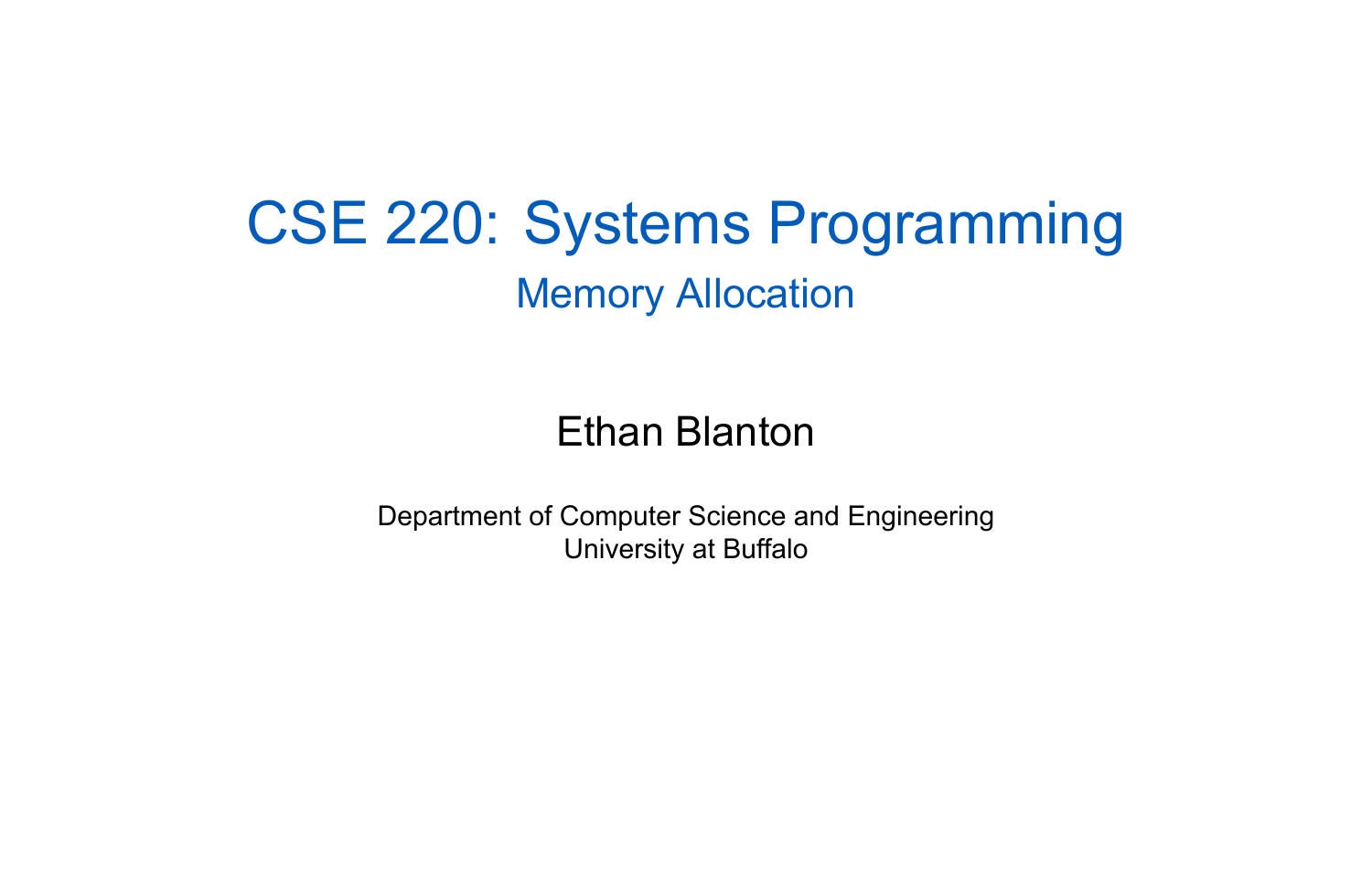# Allocating Memory

We have seen how to use pointers to address:

- An existing variable
- An array element from a string or array constant

This lecture will discuss requesting memory from the system.

Introduction The Heap Void Pointers The Standard Allocator Allocation Errors Summary References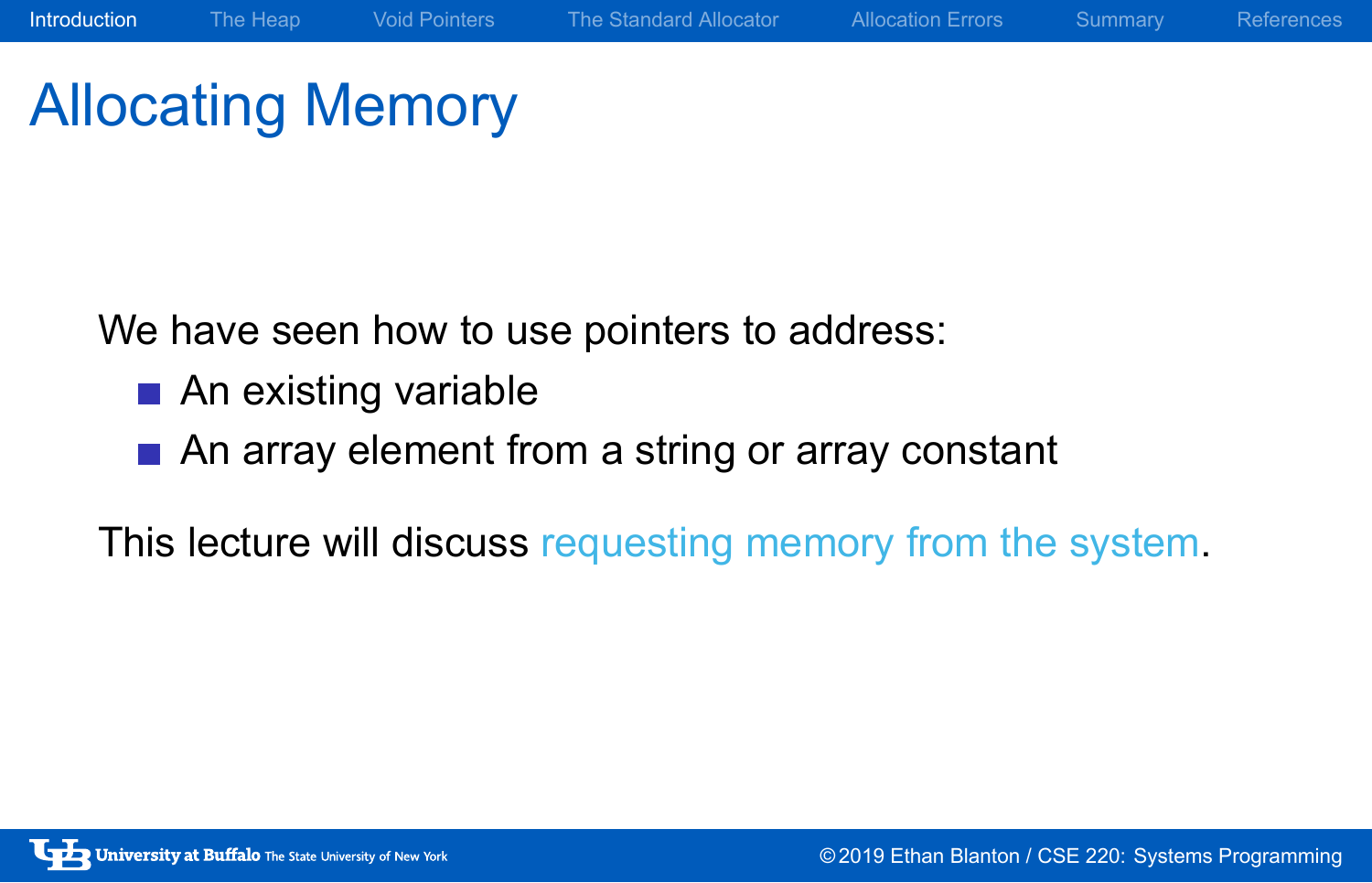## The Heap

We will see more about the heap later, but it represents memory that is:

- allocated and released at run time
- **managed explicitly by the programmer**
- only obtainable by address

Heap memory is just a range of bytes to C.

Memory from the heap is given a type by the programmer.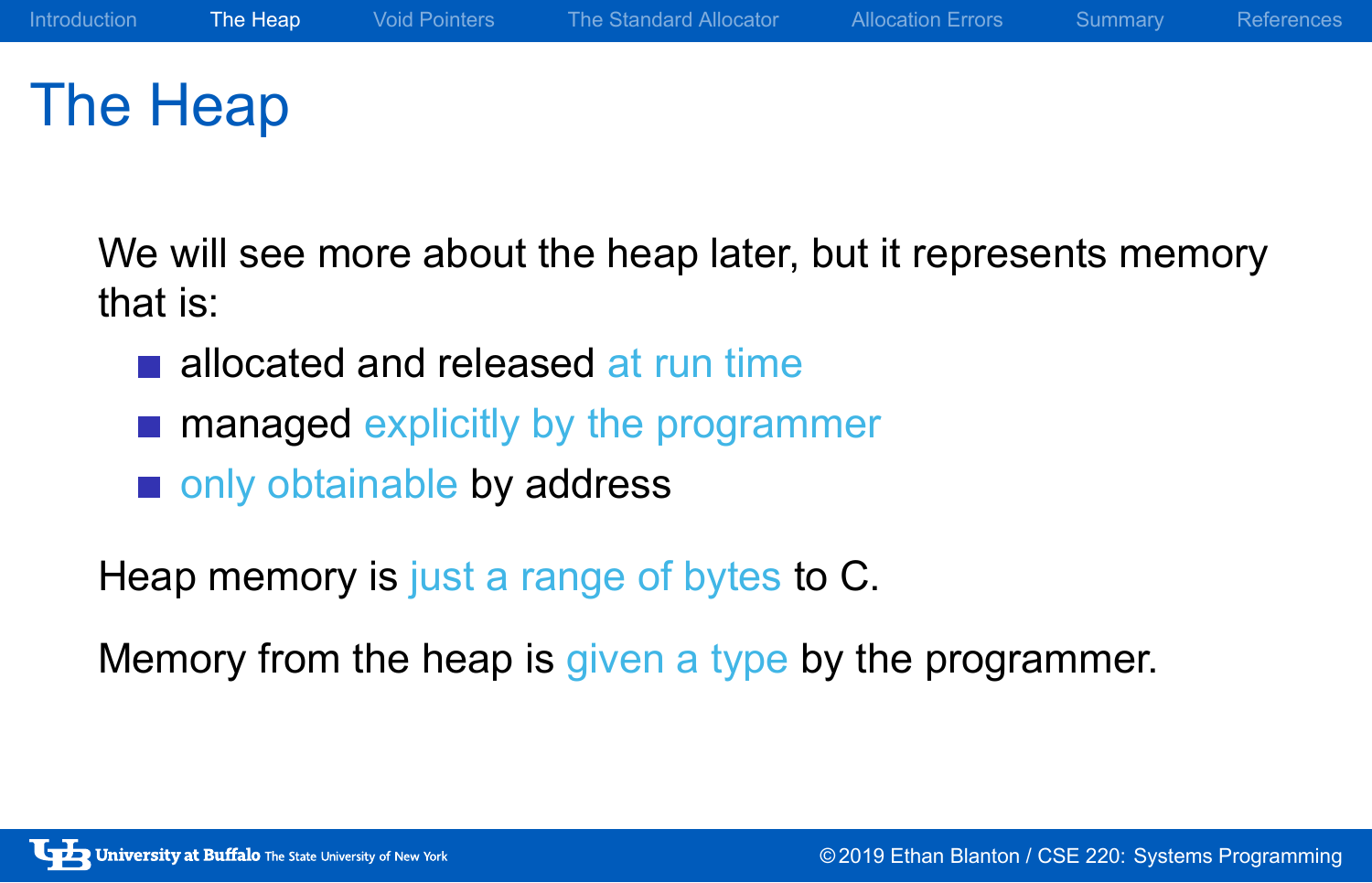# Heap Allocations

Each allocation from the heap is represented by a pointer.

Introduction The Heap Void Pointers The Standard Allocator Allocation Errors Summary References

Each allocation has a fixed size.

This size is declared at allocation time.

Accesses outside of the allocation must not be made using the returned pointer!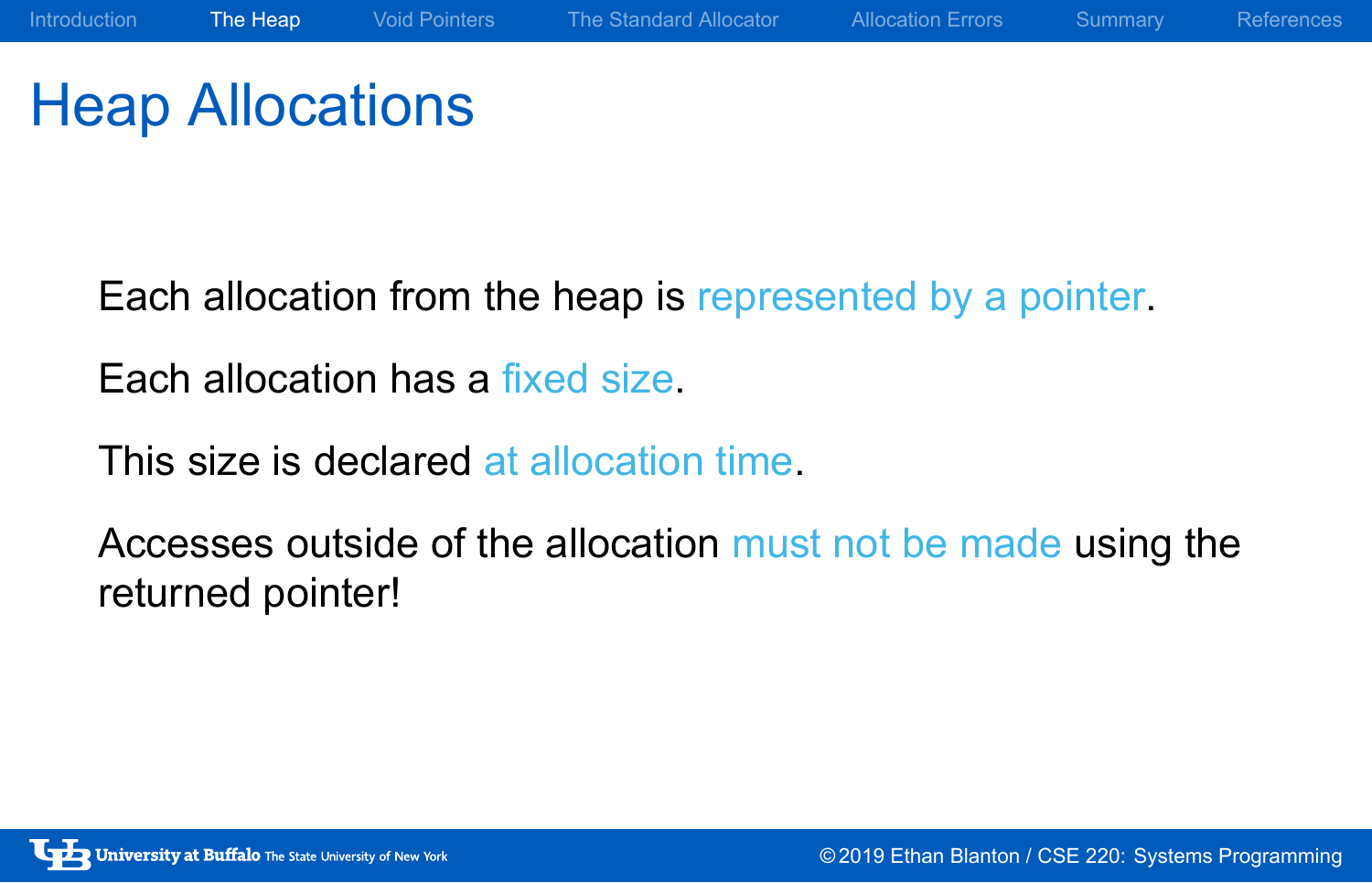## Releasing Memory

Memory can be released back to the heap.

This memory can then be used for future heap allocations.

Introduction The Heap Void Pointers The Standard Allocator Allocation Errors Summary References

It can potentially (but often is not) be returned to the OS.

Memory that has been released must not be accessed again.

The compiler and runtime will not detect accesses to released memory!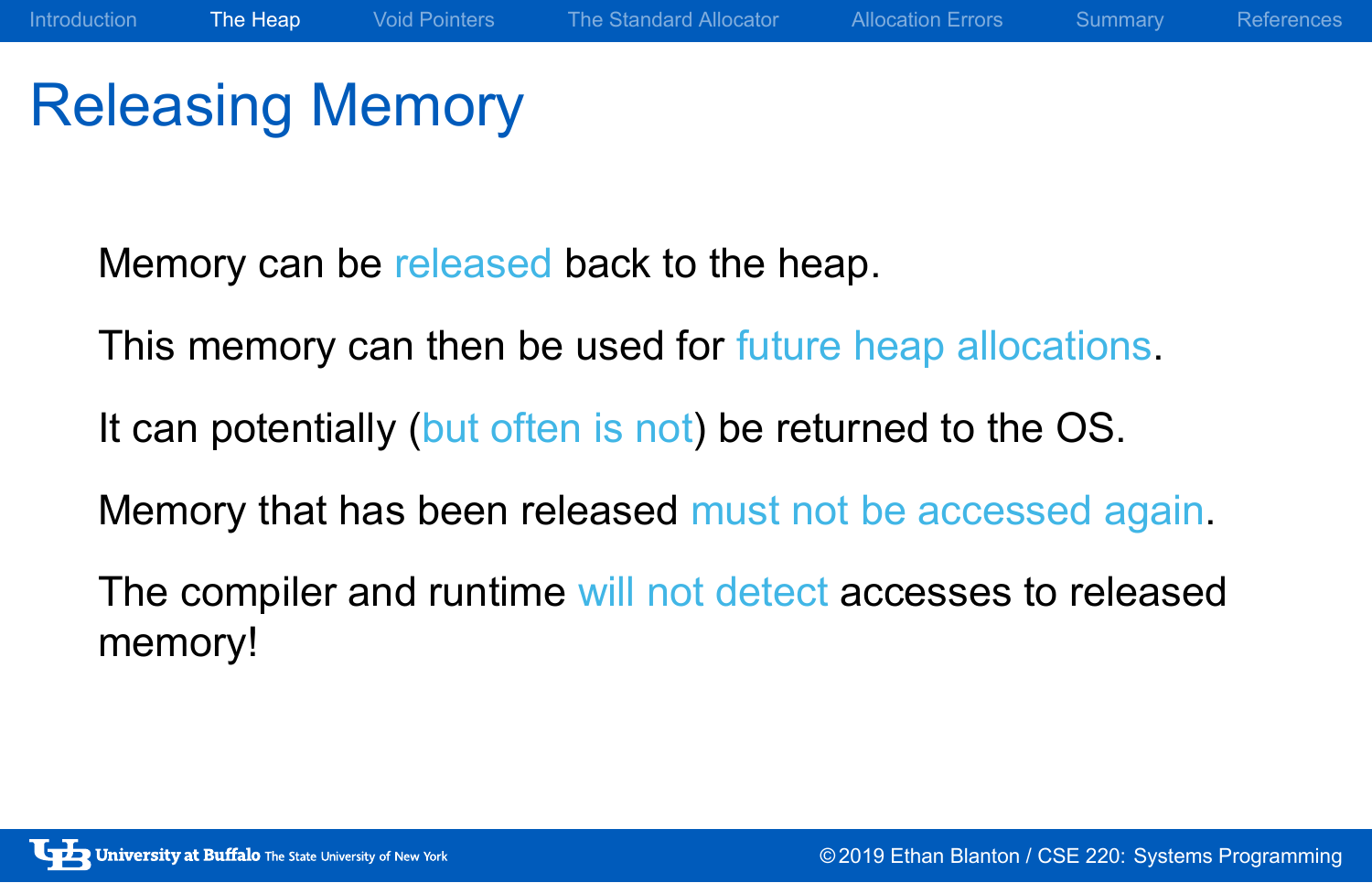# void \*

The type void \* is used to indicate a pointer of unknown type. You may recall that void indicates a meaningless return value.

**Void Pointers** The Standard Allocator Allocation Errors Summary Reference

void \* is treated specially by the C compiler and runtime:

- $\blacksquare$  It can contain any pointer type
- Type checks are mostly bypassed assigning to/from void \*
- $\blacksquare$  Any attempt to dereference a void  $*$  pointer is an error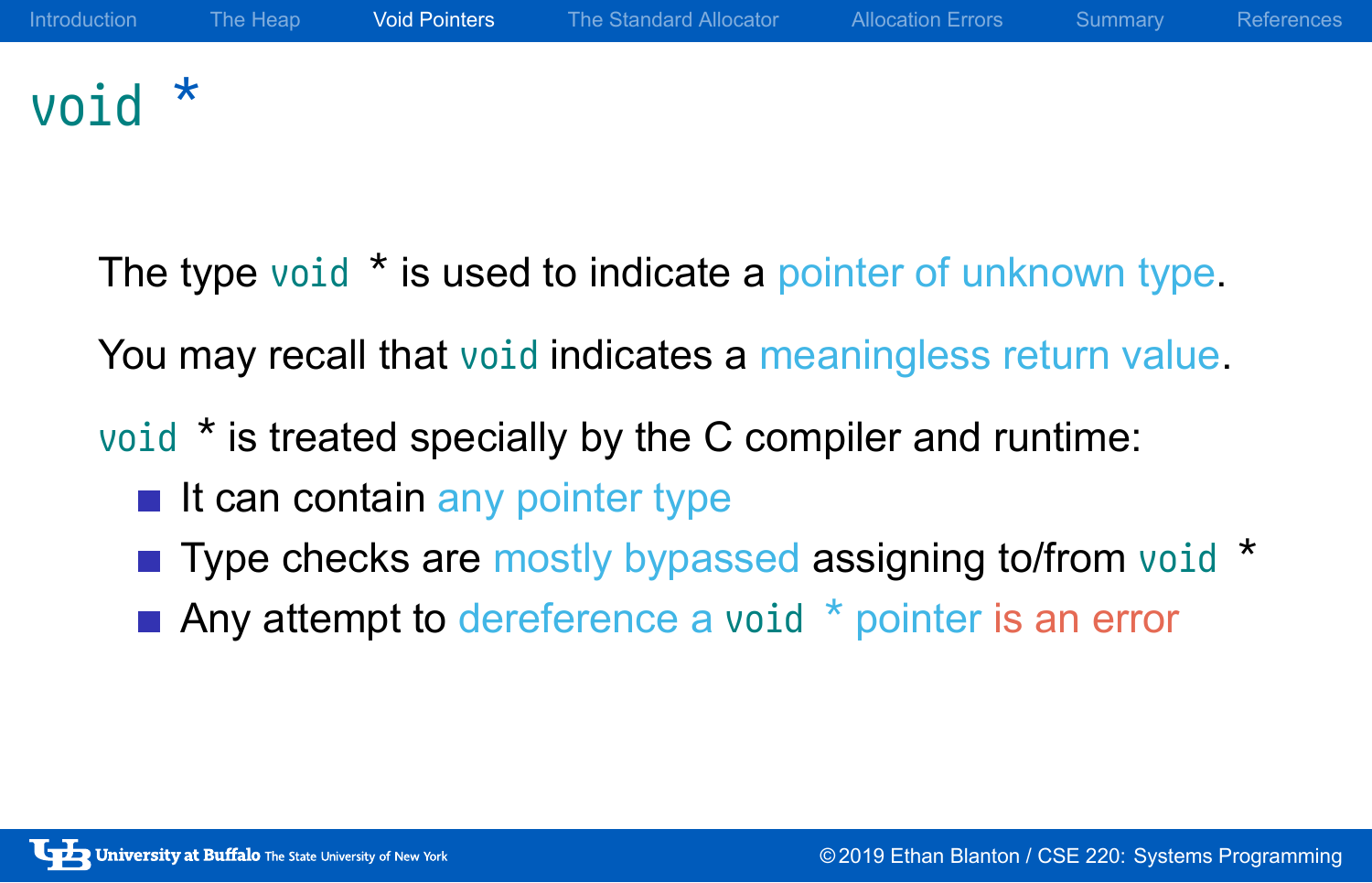## Pointer Assignments

Consider the following:

int i; double d; int  $*$ pi = &i; double  $*$ pd =  $\&d$ ; Each of these pointers is typed. These are errors:  $pi = pd;$ 

Introduction The Heap Void Pointers The Standard Allocator Allocation Errors Summary References

 $pd = pi;$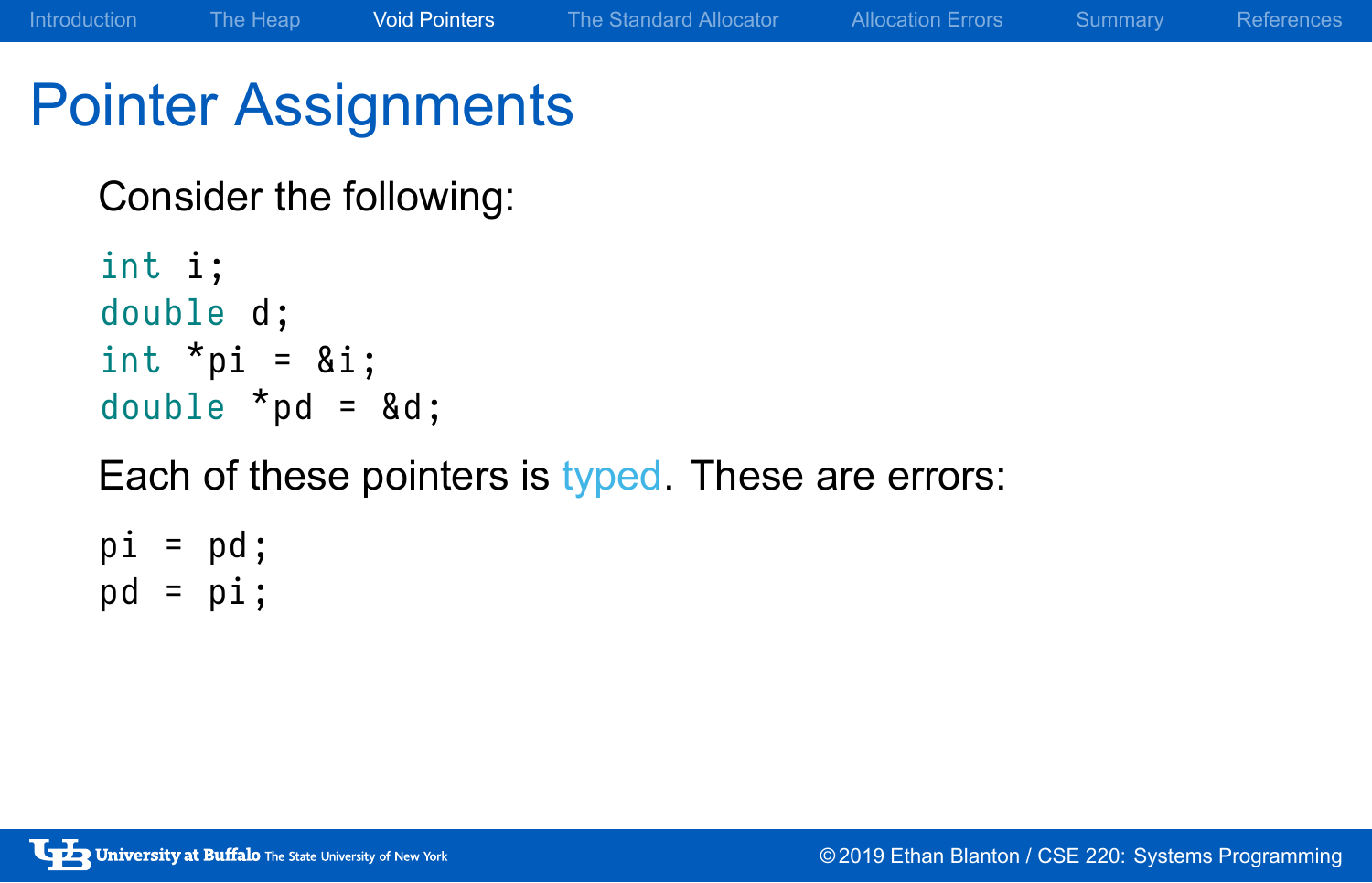## Pointer Assignments

Consider the following:

int i; double d; int  $*$ pi = &i; double  $*$ pd =  $\&d$ 

This is where it gets dangerous:

Introduction The Heap Void Pointers The Standard Allocator Allocation Errors Summary References

void  $*_{p}$  = pi; pd = p ;

This is perfectly legal.

(What does it mean?)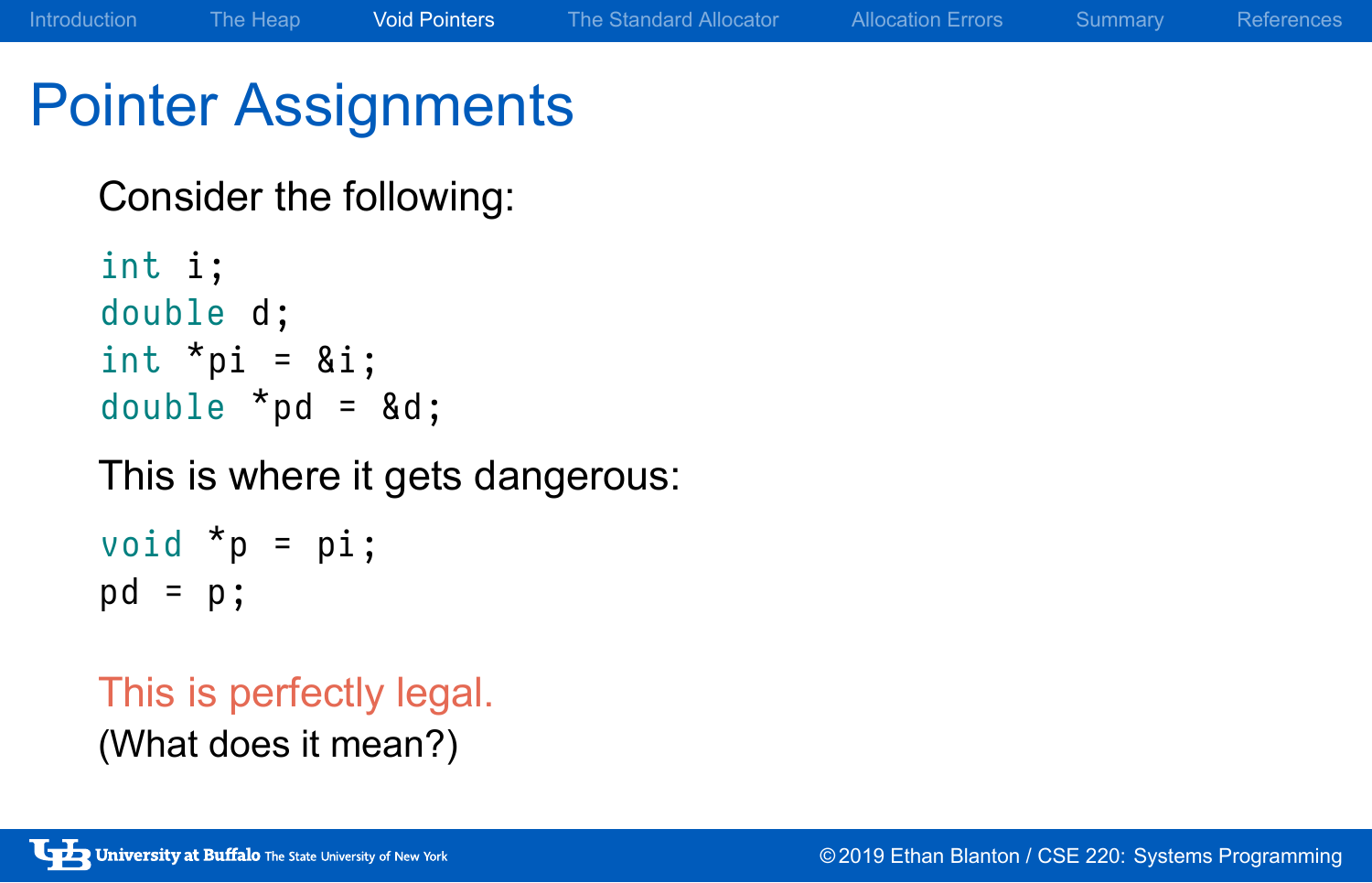### The Standard Allocator

The C library contains a standard allocator.

```
#include <stdlib.h>
void *malloc(size_t size);
void *calloc (size_t nmemb, size_t size);
void *realloc (void *ptr, size_t size);
void free (void *ptr);
```
### These functions allow you to:

- Request memory (malloc(), calloc(), realloc())
- Release memory (free())

The Standard Allocator Allocation Errors Summary Reference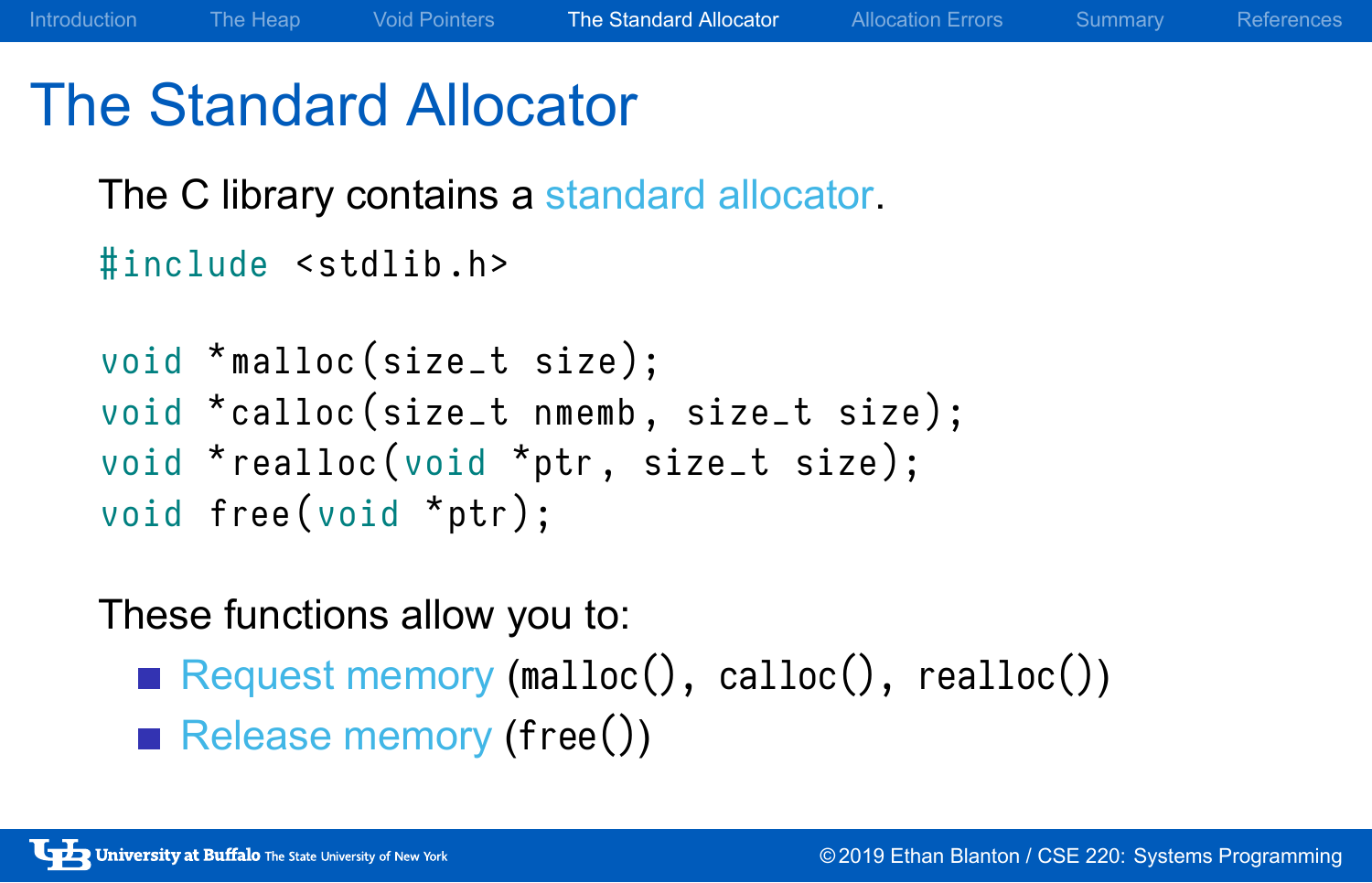## Allocating

The allocating functions request memory in slightly different ways.

Introduction The Heap Void Pointers The Standard Allocator Allocation Errors Summary References

```
void *malloc(size_t size);
void *calloc (size_t nmemb, size_t size);
void *realloc (void *ptr, size_t size);
```
All three return a non-null void pointer on success.

All three return NULL on failure.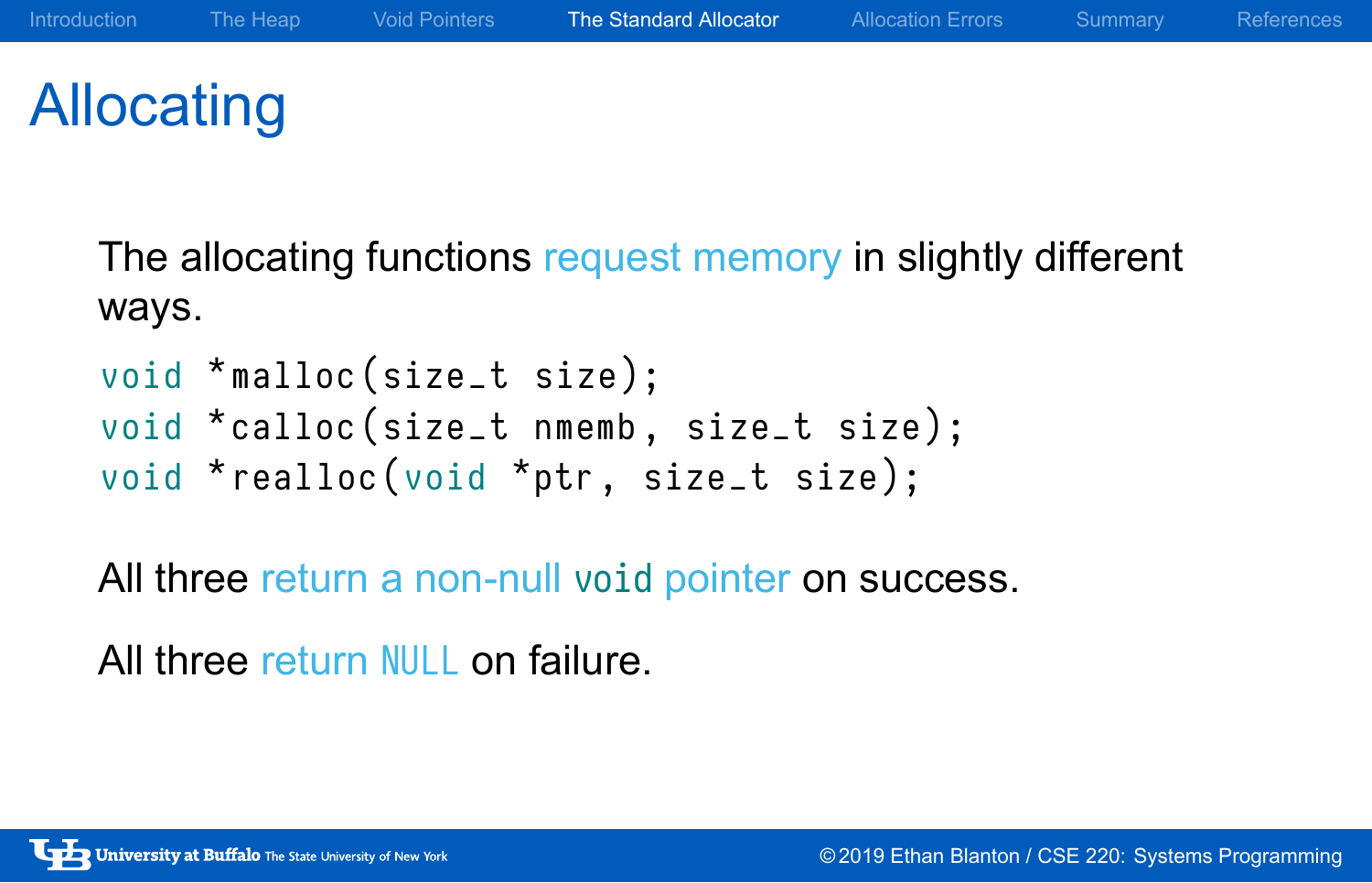# malloc()

```
void *malloc(size_t size);
```
Malloc returns a void \* pointer, which can point to anything.

Introduction The Heap Void Pointers The Standard Allocator Allocation Errors Summary Reference

It allocates at least size bytes.

size is often the result of a sizeof() expression.

To allocate an integer:

- Determine the size of an int
- Request enough memory to hold one

```
int * pi = malloc(sizeof(int));
```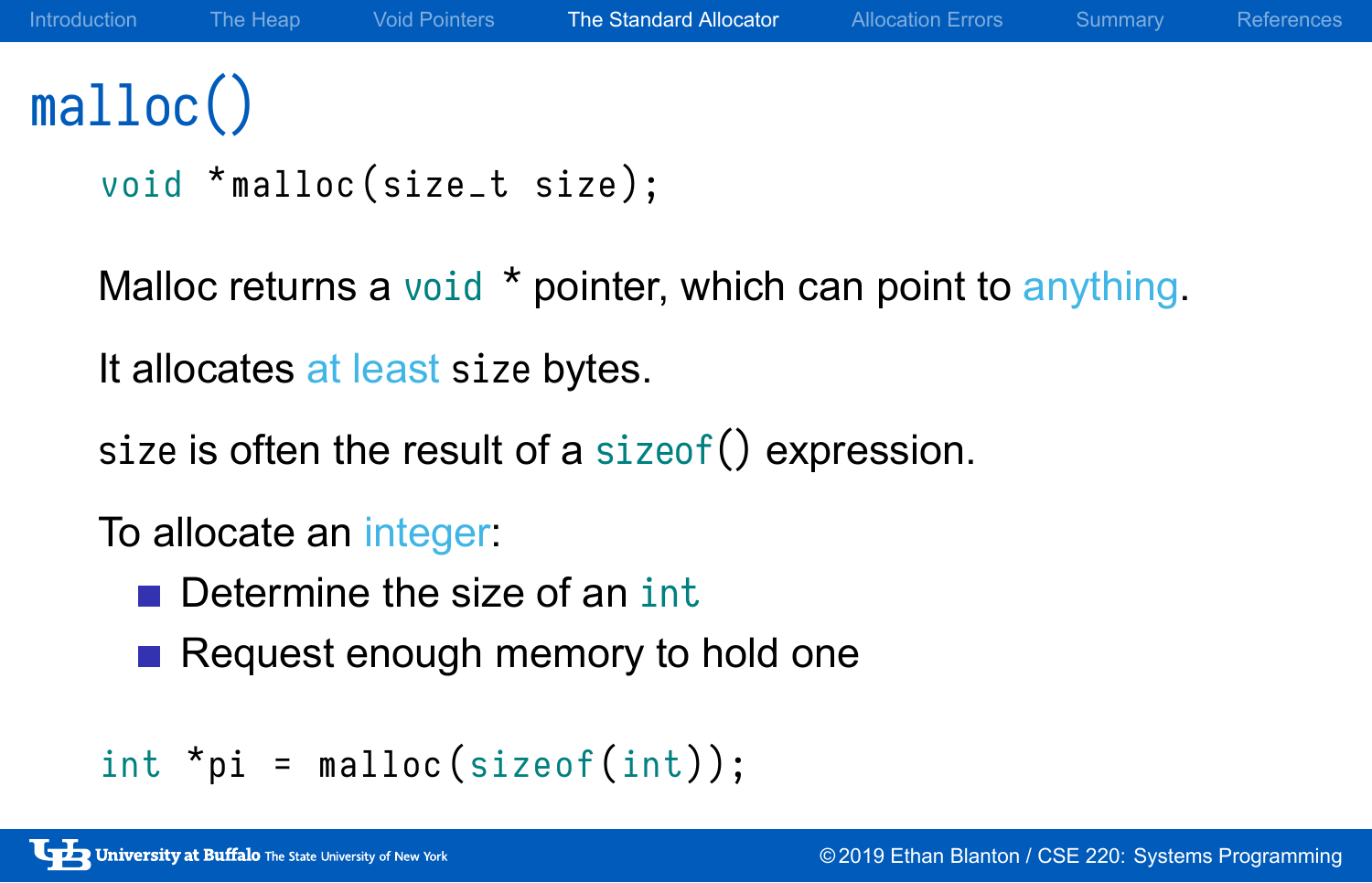### Allocating an array

To allocate an array with 10 int entries dynamically, we:

- Determine the size of a single int
- $\blacksquare$  Tell the system we want ten of those
- Assign the result to an appropriate pointer

int  $*$  array = malloc (10  $*$  sizeof(int));

The variable array can now be used as a regular int array.

The Standard Allocator Allocation Errors Summary Reference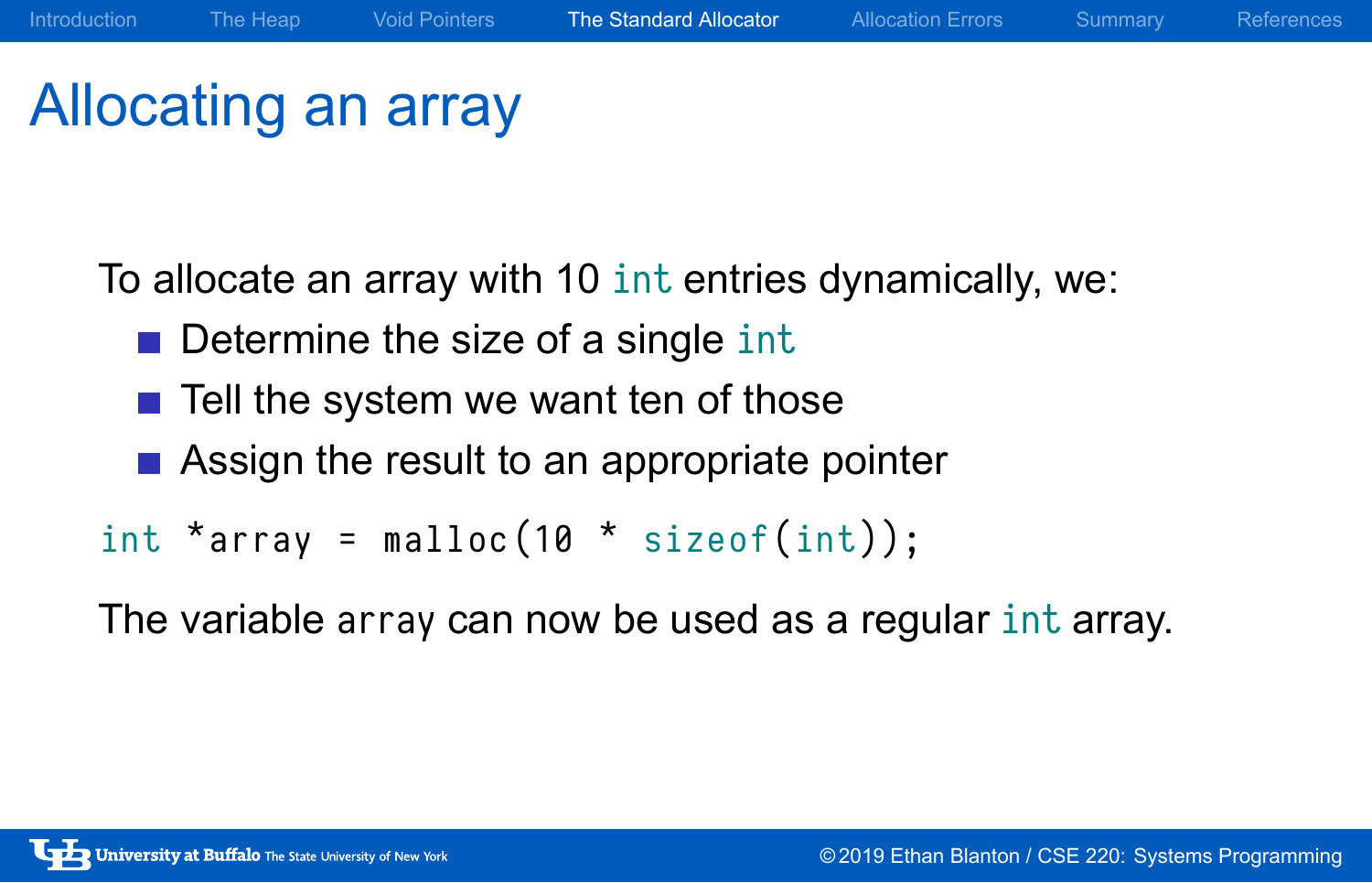# calloc()

void \*calloc (size\_t nmemb, size\_t size);

The closely-related calloc() allocates cleared memory.

The Heap Void Pointers The Standard Allocator Allocation Errors Summary Reference

The memory returned by malloc() is uninitialized.

The memory returned by calloc() is set to bitwise zero.

Note that invocation is slightly different!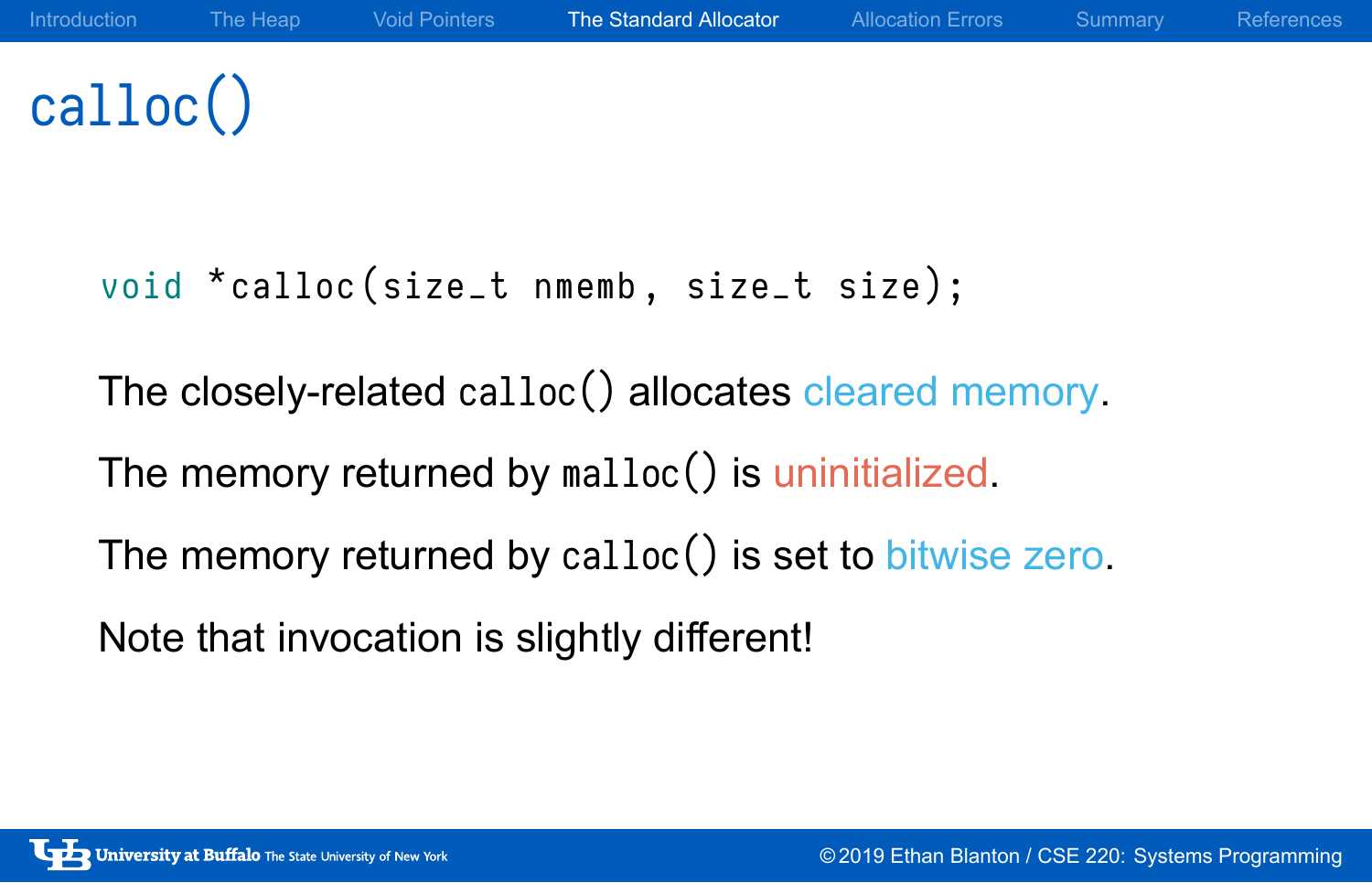# realloc()

void \*realloc (size\_t nmemb, size\_t size);

Allocation sizes are fixed, but you can request a resize.

realloc() will attempt to change the size of an allocation.

If it cannot, it may create a new allocation of the requested size.

Introduction The Heap Void Pointers The Standard Allocator Allocation Errors Summary Reference

Normal usage is:

 $ptr = realloc(ptr, newsize);$ 

This handles the case where the resize is not possible.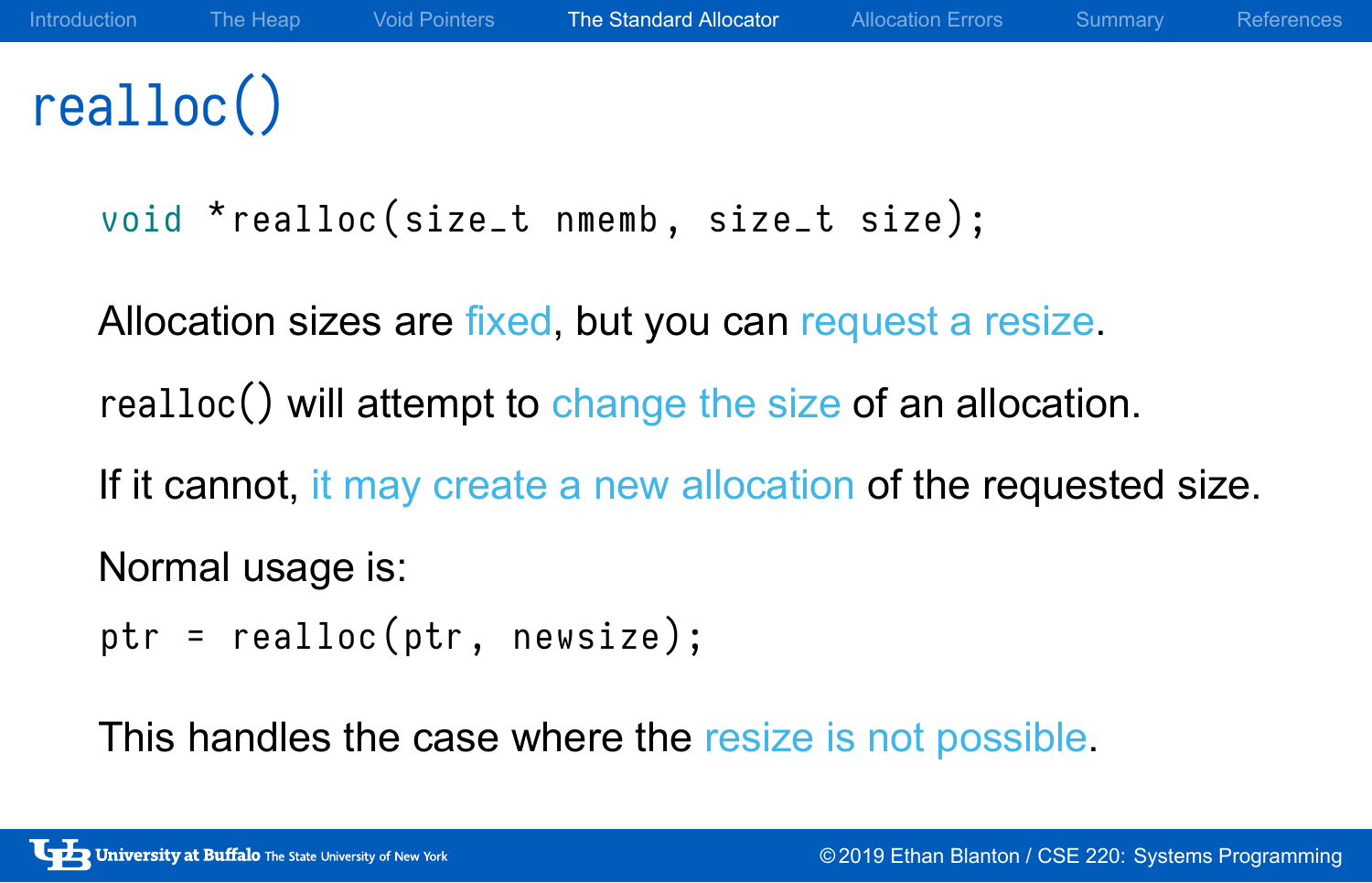### free

```
void free (void *ptr);
```
Free accepts a void \* pointer, which can point to anything.

Freed memory returns to the system to be allocated again later via malloc().

free (array);

Note that free does not modify the value of its argument. Thus you cannot "tell" that a pointer has been freed!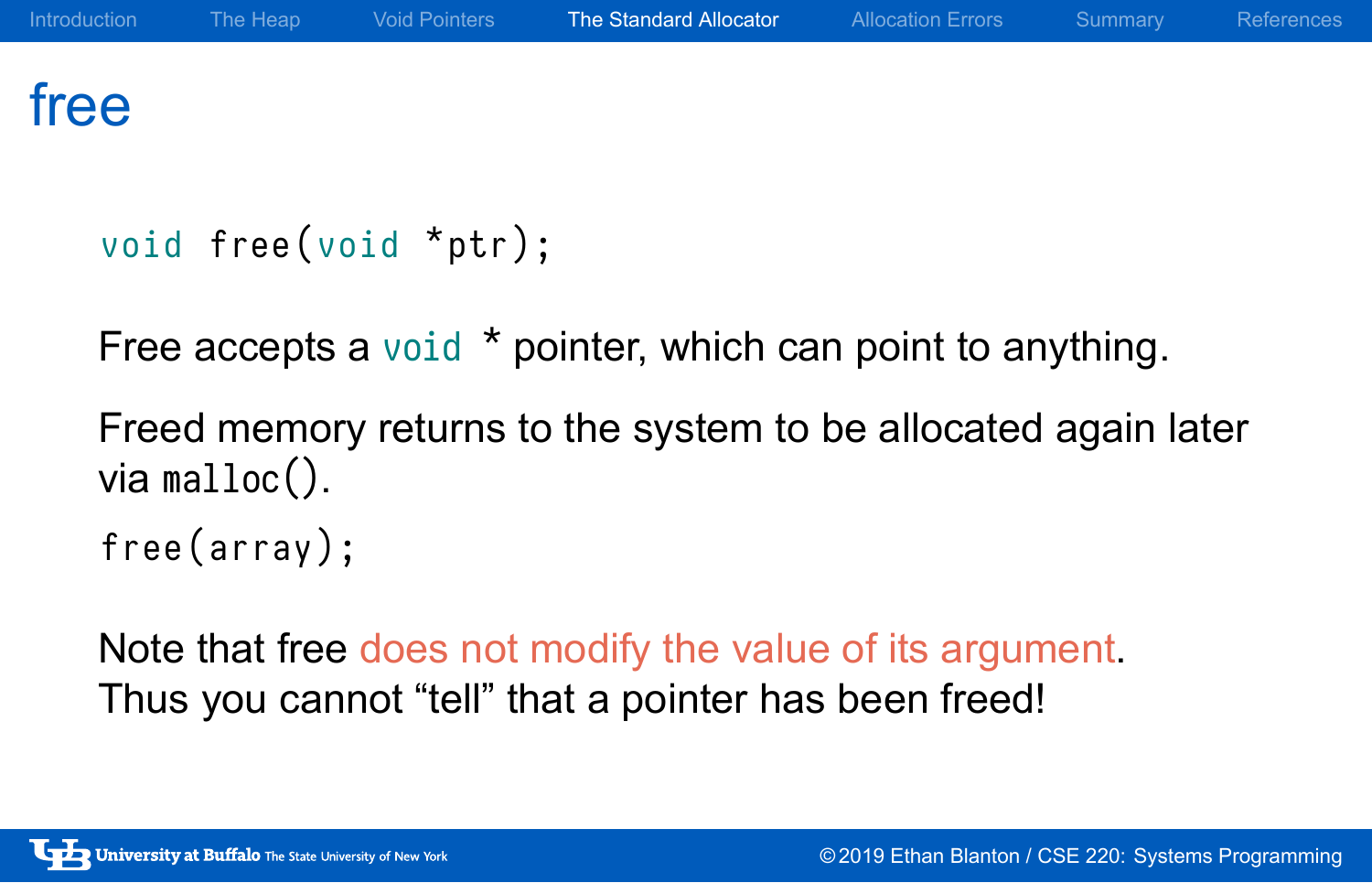## Failed allocations

Allocations can fail.

A failed allocation will return NULL.

On a modern machine, this *usually* means an unreasonable allocation.

Introduction The Heap Void Pointers The Standard Allocator Allocation Errors Summary References

*E.g.*, you accidentally allocated 2 GB instead of 2 KB.

On smaller systems, failed allocations are normal.

Often you can't do much about a failed allocation, of course.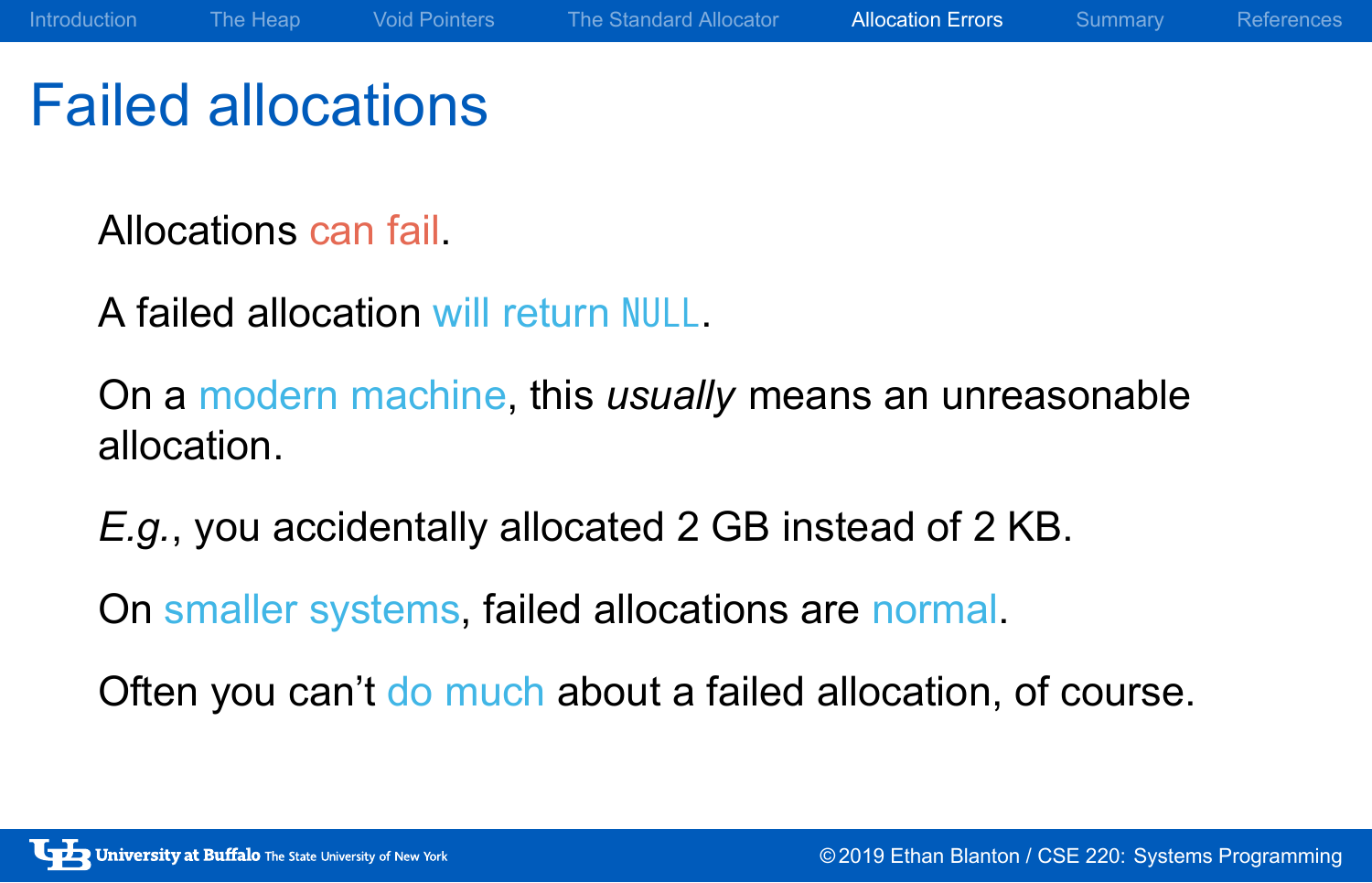## Use-after-free

A common class of error is use-after-free.

This is when a freed pointer is used.

This is particularly dangerous, because the allocator may reuse that pointer.

Therefore, it is:

- **Pointing to usable memory**
- Not valid
- **Likely to corrupt data!**

Setting free'd pointers to NULL can help prevent this.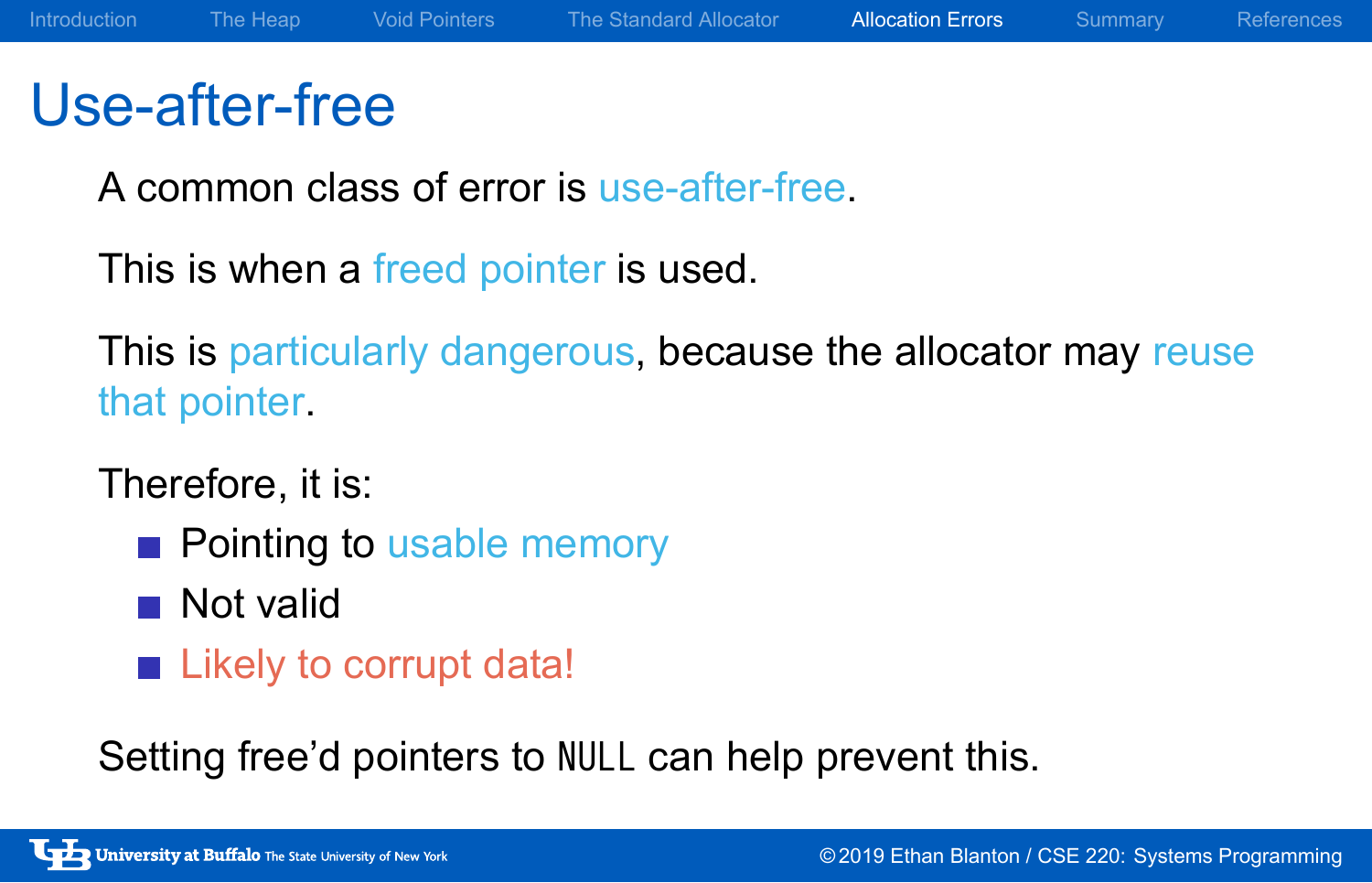# **Summary**

- The heap is where you manually allocate memory.
- The C standard library contains a flexible allocator.
- Heap allocations are sized by the programmer.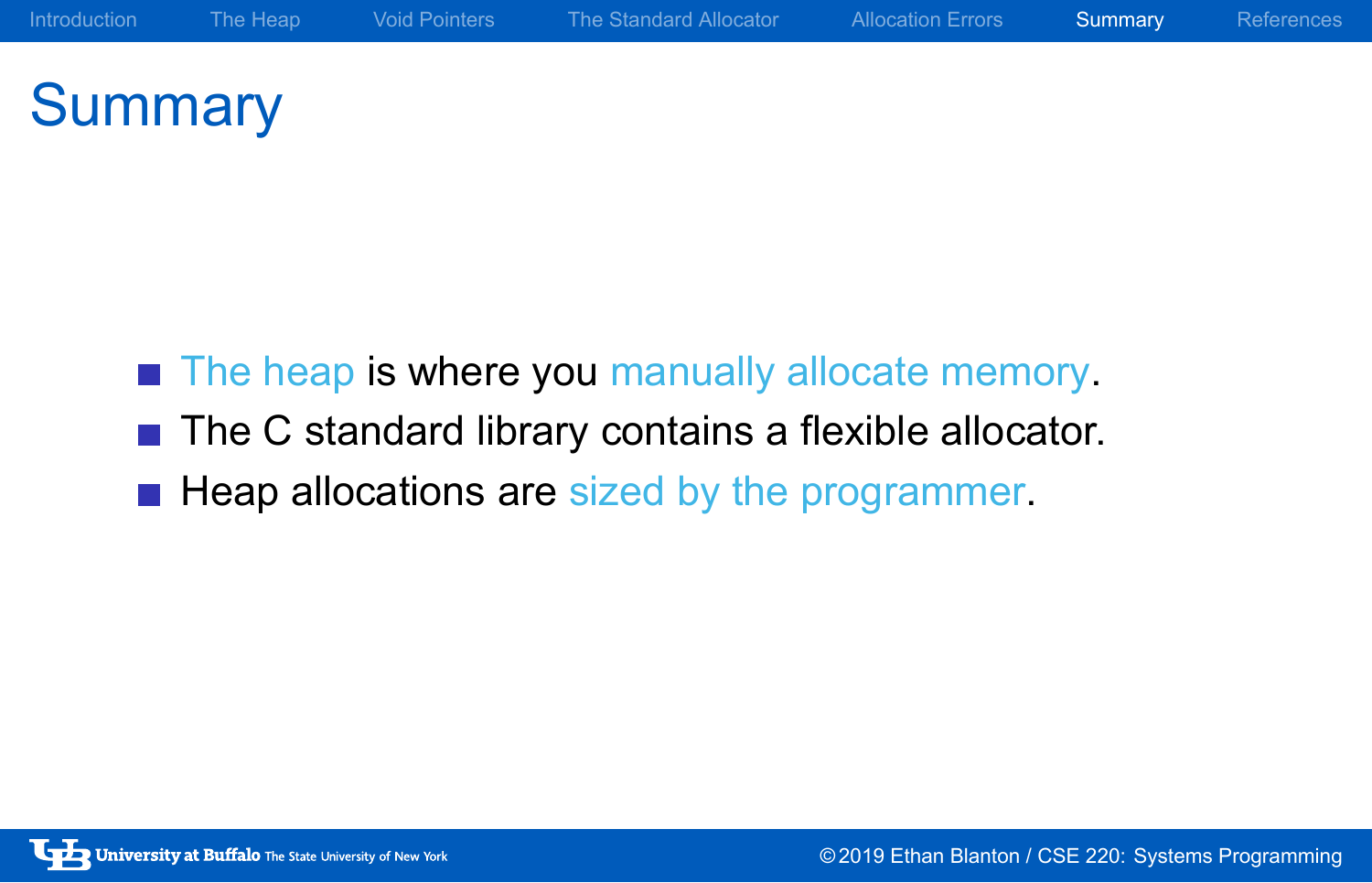

Next Time …

**Aggregate data types (for real this time)**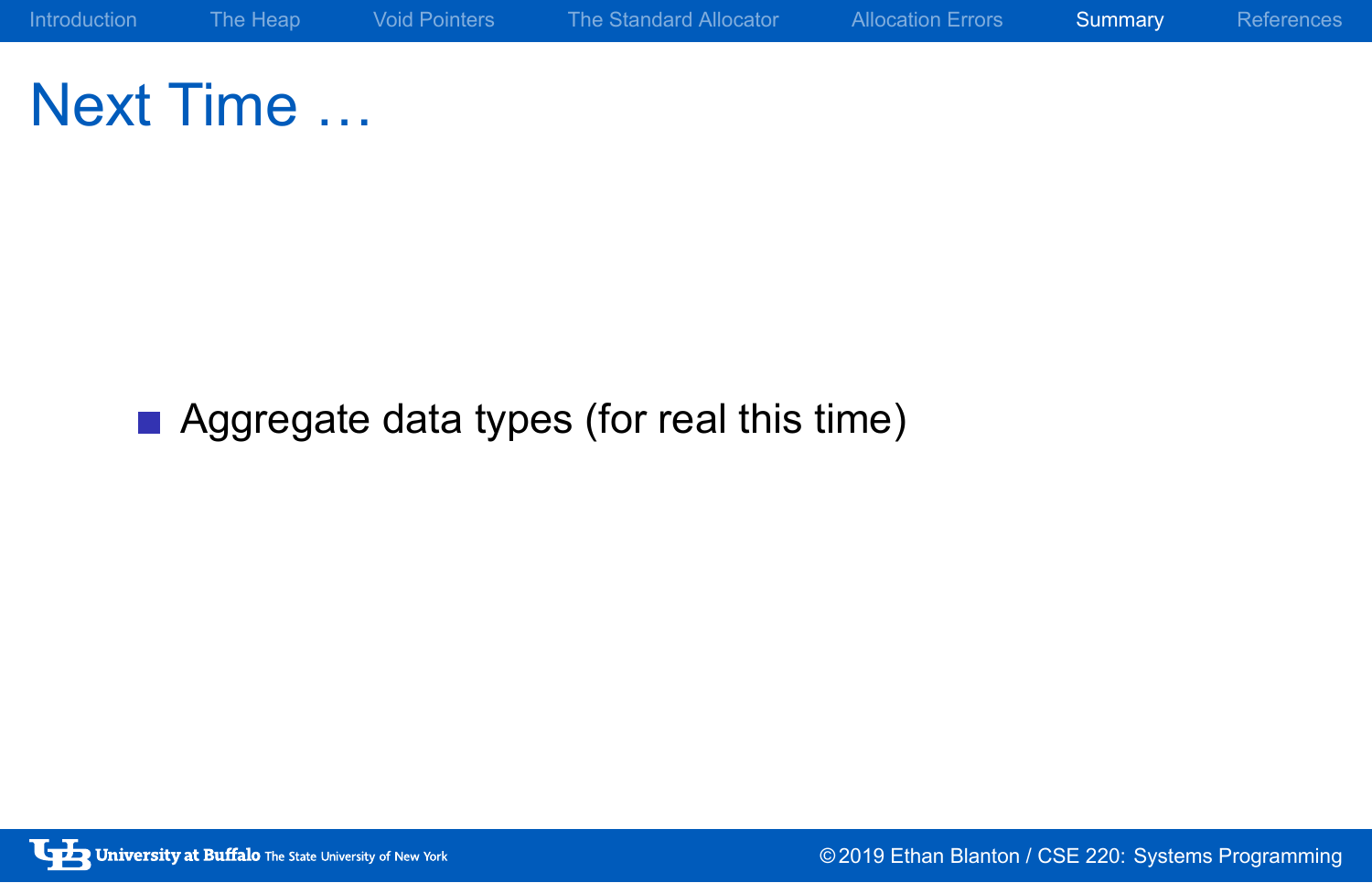References I